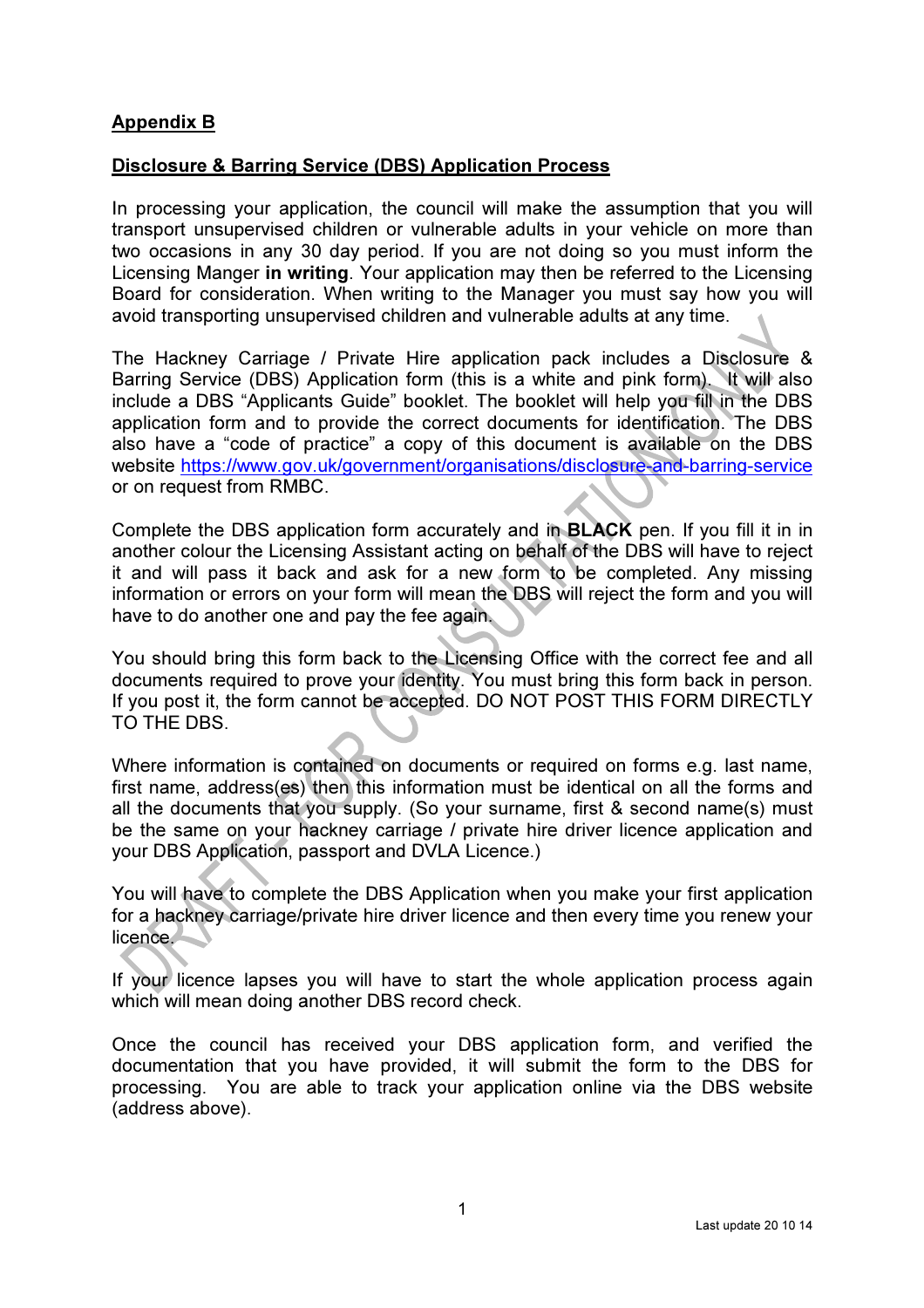Once the DBS have completed all relevant checks, they will send you your Enhanced Disclosure Certificate in the post. The council will not be provided with a copy of the certificate by the DBS.

Once you have received your certificate from the DBS you must provide it to the council so that it can be reviewed and considered as part of the application process. The council will use the information contained within your Disclosure Certificate (along with other information) to assess whether you are a fit and proper person to hold a driver licence, it will do this with reference to council's Hackney Carriage and Private Hire Convictions Policy.

Your application will not progress until the council has received the Enhanced Disclosure Certificate for you.

The Disclosure & Barring Service (DBS) has asked the Licensing Section to include a copy of the authorities statement of policy for the recruitment of ex-offender's, this policy statement is below for you to read. However it is important that you should understand that the Licensing Section does NOT employ or recruit any person for the purposes of becoming licensed to driver hackney carriage and/or private hire vehicles.